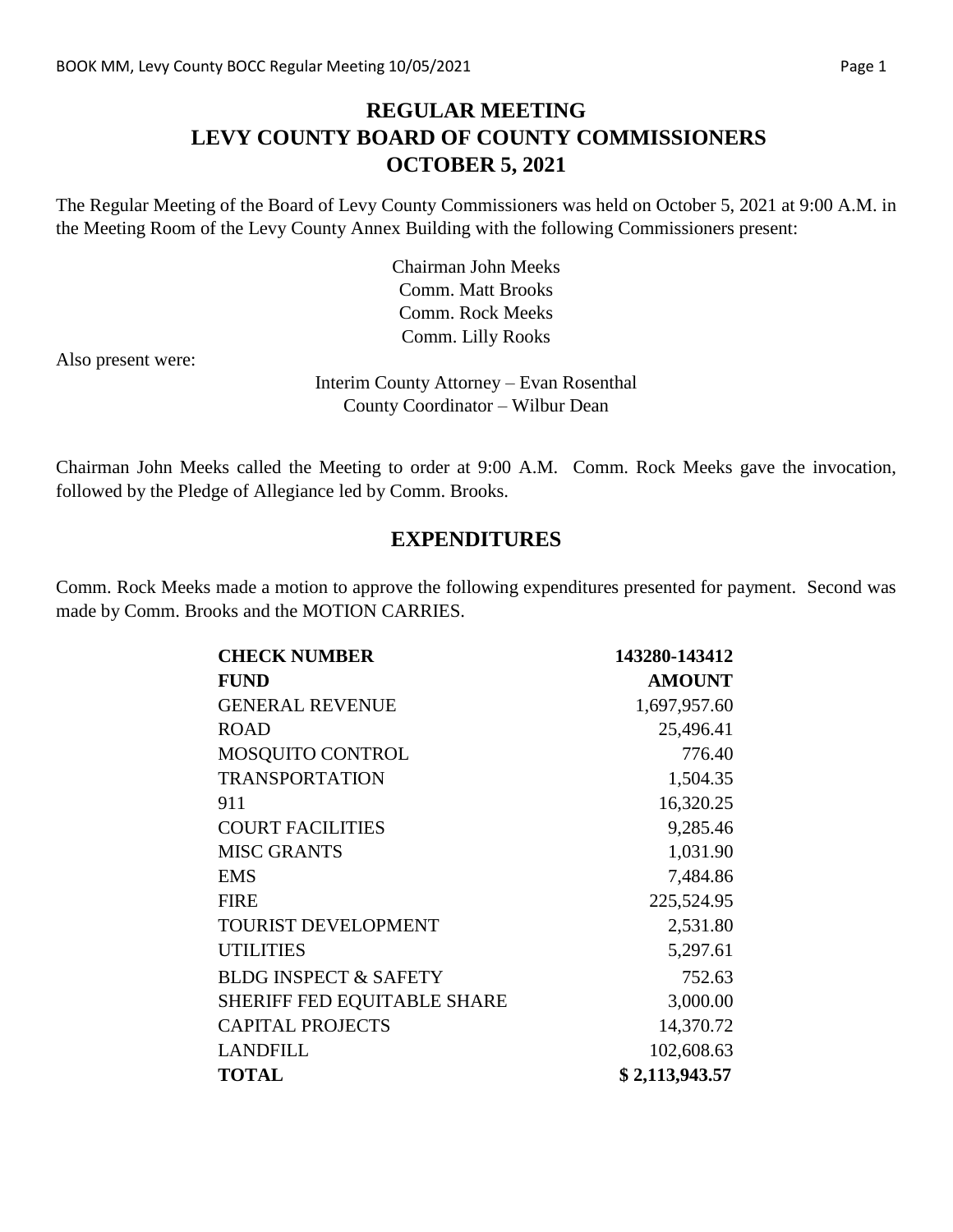#### **MINUTES**

The minutes for the Regular Board meeting held on July 6, 2021 were presented for Board approval.

Comm. Brooks made a motion to approve the minutes for the Regular Board Meeting held on July 6, 2021 as presented. Second was made by Comm. Rock Meeks and the MOTION CARRIES.

#### **AGENDA ADDITIONS, DELETIONS, MODIFICATIONS**

Comm. Brooks made a motion to approve the agenda with the removal of item #1. This item will be placed on the next regular meeting agenda. Second was made by Comm. Rock Meeks and the MOTION CARRIES.

### **PROCLAMATIONS/RECOGNITIONS**

Mike Allen thanked the Board for the UF/IFAS Aquarium and public meeting space.

# **PLANNING & ZONING**

Comm. John Meeks asked if any of the Commissioners had ex-parte communication regarding either of the Petitions to be presented. Comm. Rock Meeks, Comm. Brooks and Comm. Brooks declared ex-parte communication with petitioners.

Swearing in of the audience was done by Atty. Evan Rosenthal.

Stacey Hectus, Director

A. Public Hearing – Requesting Board approval of Ordinance No. 2021-014; approving a rezoning for Applicant Parks Wilson, on 1.83 acres of property rezoning from Industrial (I) to Moderately Intensive Commercial (C-3). Parcel Number 1026400000.

Comm. John Meeks asked if there was anyone in the audience wishing to speak for or against the item presented. There were none.

Comm. Rooks made a motion to approve Ordinance 2021-014 as requested. Second was made by Comm. Brooks and the MOTION CARRIES.

B. Public Hearing – Requesting Board approval of Petition No. SE 21-02; approving a Special Exception for Outdoor Commercial Recreation on a parcel of land located in Section 29, Township 14, Range 19, in Levy County, Florida. The property is 110 acres, MOL. Ms. Hectus read the county's definition of outdoor commercial recreation for public record. She stated the property owners have already made changes such as re-locating the parking and entrance to the property.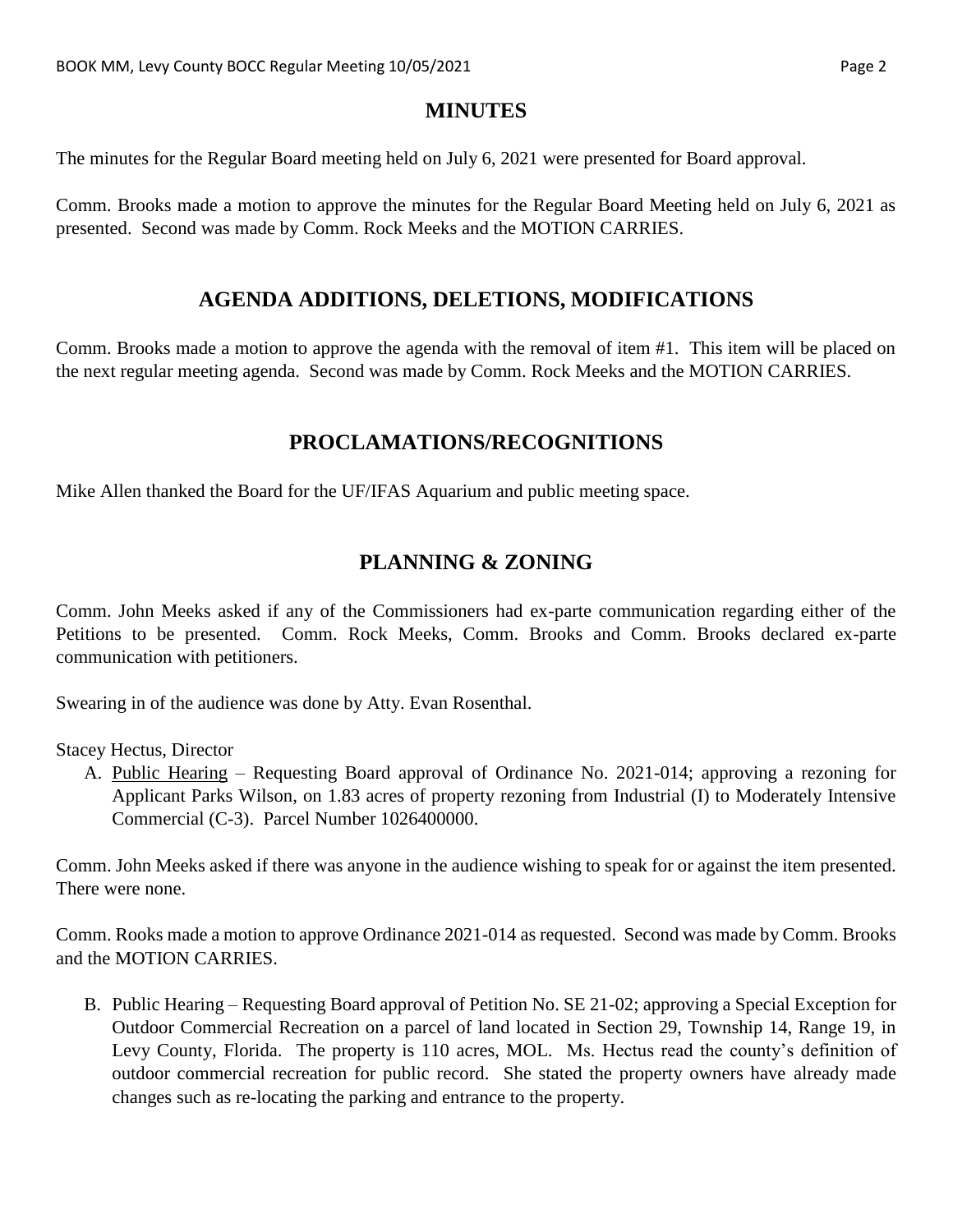Comm. John Meeks asked if there was anyone in the audience wishing to speak for or against the item presented. Those who spoke are listed below:

| Against              | For                 |
|----------------------|---------------------|
| <b>Emily Hancock</b> | Linda Larkins       |
| <b>Bill Hancock</b>  | <b>Ashley Felts</b> |
| <b>James Barry</b>   | Al D. West          |
| <b>Gary Barry</b>    | Ron Skelton         |
| <b>Holly Walker</b>  | Carolyn Skelton     |
| <b>Renate Cannon</b> |                     |

Other audience members who spoke were: Petitioners, Chelsea McCormick, Larry Tucker, Jr. and Sheriff's Department representative, Lt. Jimmy Anderson.

Edited items to the Special Exception requested by the Commissioners were:

- 4. Add lessee or rental language to prevent the property being leased or rented.
- 6. Edited times for operation will be changed from 12:00 A.M. to 11:00 P.M. Events will end at 10:00 P.M.
- 7. Change wording to "all arena lighting" instead of "all lighting".
- 8. Add language to reference Exhibit A Site Plan as how the site will be utilized for the events.
- 9. County impact fees
- 10. 24 1-day events allowed per year, practices will continue during the week.

Addition of #14. A Schedule of Events will be provided to EMS and Law Enforcement.

Comm. Rock Meeks made a motion to adopt the Order to Approve Petition No. SE 21-02 with the changes/addition as discussed. Second was made by Comm. Brooks and the MOTION CARRIES.

The meeting recessed at 12:00 P.M. The meeting reconvened at 12:10 P.M.

C. Public Hearing – Requesting Board approval of Petition No. SEA 21-01; approving a Special Exception Amendment for Heather Hosfeld on behalf of JFos, LLC, petitioning the Board of County Commissioners for a Special Exception Amendment to SEA 01-06 AKA Wells Horse Hole. Parcel Number: 0284300000.

Comm. John Meeks asked if there was anyone in the audience wishing to speak for or against the item presented.

Audience members who spoke were: Dana Sheffield, Zeke Akroyd, Michael Laudani, Judy Wright.

The Commissioners requested the Petitioners provide a special event camping plan for Board approval.

Petitioner, Darren Hosfield spoke to the Board for clarification of the camping restrictions.

Comm. Rooks made a motion to Table this item until the November 2<sup>nd</sup> Regular Board meeting for a decision once a detailed site plan has been provided for camping and fence repairs as discussed. Second was made by Comm. Rock Meeks and the MOTION CARRIES.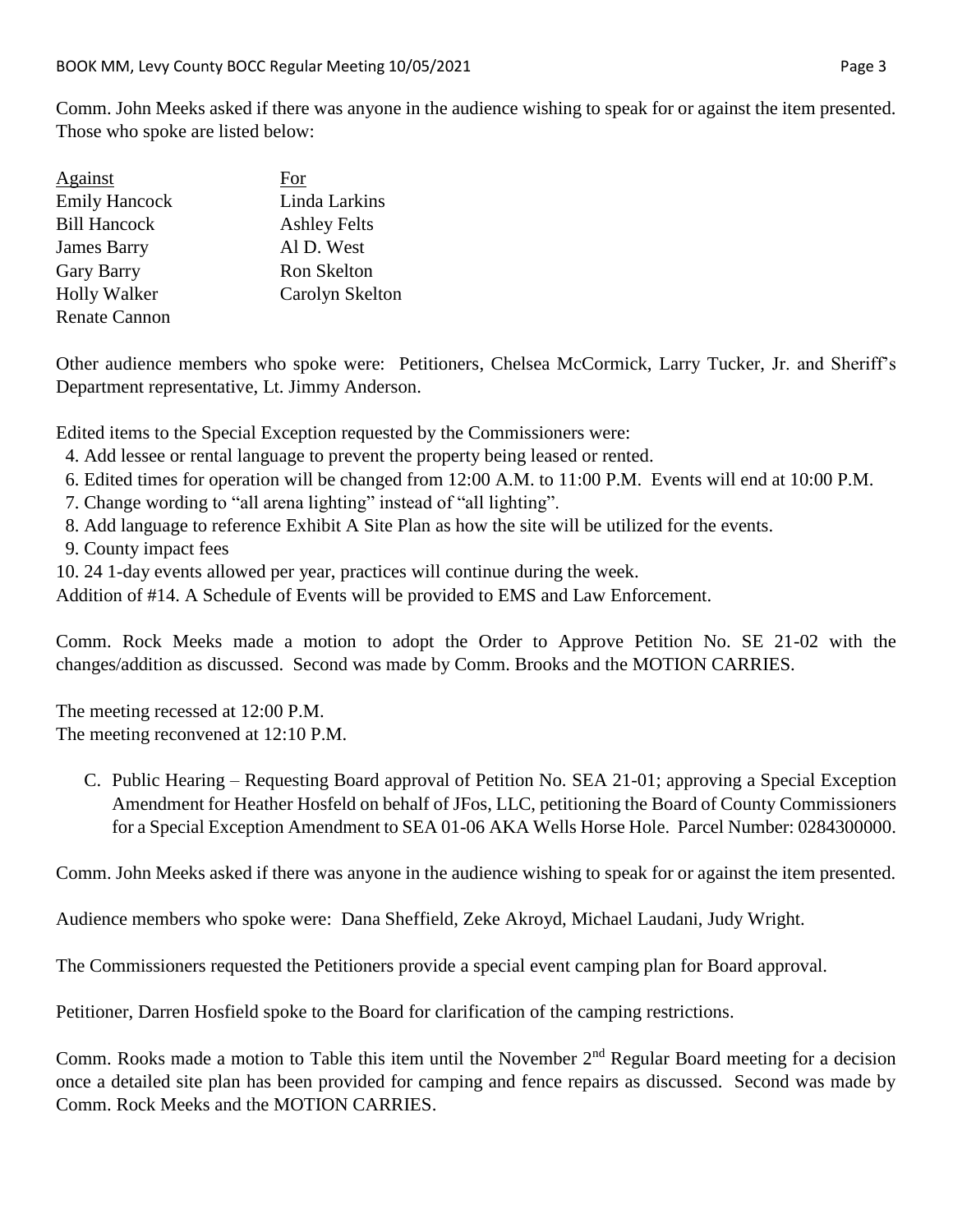John Gilreath, from DRMP presented to the Board the Levy County Commission and School Board 2020 redistricting options. Four districting options were presented.

#### **DEPARTMENT REPORTS**

## **COUNTY COORDINATOR**

Wilbur Dean

Requesting Board approval of Work Order 21-08 for the Airport Layout Plan & Narrative Report including Aerial Photography Layout Plan & Narrative Report including Aerial Photography and Exhibit A, Airport Property Inventory Map Update for the George T. Lewis Airport in Cedar Key, Florida.

Comm. Brooks made a motion to approve Work Order 21-08 as presented. Second was made by Comm. Rooks and the MOTION CARRIES.

# **PROCUREMENT**

Alicia Tretheway, Coordinator

Requesting Board approval of the lowest, most responsive bid for Hazardous Waste Disposal Contract (ITB\_2021\_014), PermaFix Environmental Services and the Form of Purchase Order.

Comm. Brooks made a motion to approve PermaFix Environmental Services and the Form of Purchase Order as requested. Second was made by Comm. Rock Meeks and the MOTION CARRIES.

### **SOLID WASTE**

Rod Hastings, Administrative Director

Requesting Board approval of Resolution 2021-125, authorizing the Chairman to sign application for "Consolidated Small County Solid Waste Management Grant" in the amount of \$93,750 and appointing the Administrative Director of Solid Waste as Authorized representative under the Grant.

Comm. Rock Meeks made a motion to approve Resolution 2021-125 as requested. Second was made by Comm. Rooks and the MOTION CARRIES.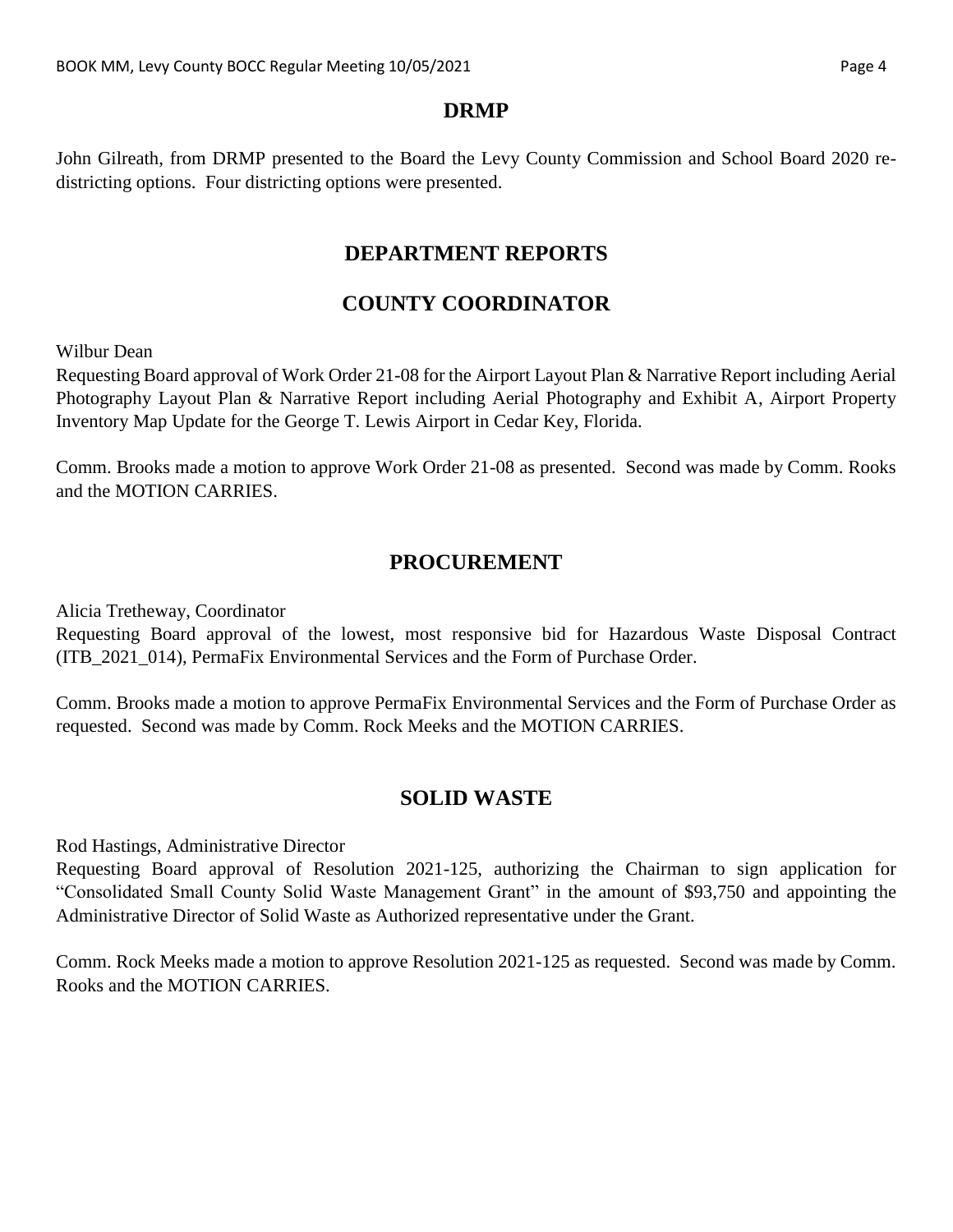#### **TRANSIT**

Connie Conley, Director

On behalf of Connie Conley, Alicia Tretheway requested Board approval of Resolution 2021-124 to amend the final budget for 2021-2022, to increase the final budget by \$91,515 for the Shirley Conroy Rural Area Capital Grant award to purchase a new bus at 100%.

Comm. Brooks made a motion to approve Resolution 2021-124 as requested. Second was made by Comm. Rock Meeks and the MOTION CARRIES.

#### **SHIP**

Marlon Gayle, Housing Planner

Requesting Board approval of Resolution 2021-123, Technical Revision the Local Housing Assistance Plan (LHAP) 2019-2022. The maximum award for assistance under the SHIP Program Owner Occupied Rehabilitation strategy will change from \$15,000 to \$30,000.

Comm. Brooks made a motion to approve Resolution 2021-123 as presented. Second was made by Comm. Rock Meeks and the MOTION CARRIES.

## **COUNTY ATTORNEY**

Nabors, Giblin & Nickerson, P.A. Attorney, Evan Rosenthal provided information to the Board regarding the authorization of Shayna Sacks of Napoli Shkolnik, PLLC to vote in favor of the proposed Mallinckrodt plc bankruptcy plan on behalf of Levy County in the pending bankruptcy action in re: Mallinckrodt plc, Case No. 20-12552 U.S. Bankruptcy Court, District of Delaware.

Comm. Brooks made a motion to authorize Shayna Sacks of Napoli Shkolnik, PLLC to vote in favor of the proposed Mallinckrodt plc bankruptcy plan as requested. Second was made by Comm. Rock Meeks and the MOTION CARRIES.

### **COMMISSIONERS' REPORTS**

Comm. Brooks reminded everyone of several upcoming events: Barrel Racing Event on October 8<sup>th</sup> at the Williston Horseman's Park; Kirby Family Farm will host "Jeep-tober Fest" on October 16<sup>th</sup>; the Williston Chamber will host a "Steer's and Beer's" event at the Etheridge Cracker House on October 23rd; a bicycle riding event "Sea to Sea Ride", which is a 200-mile bike ride from Ormond Beach to Cedar Key will take place on October  $30<sup>th</sup>$ ; the Williston Airport will host a "Pig Roast Fly-In" on October  $30<sup>th</sup>$ .